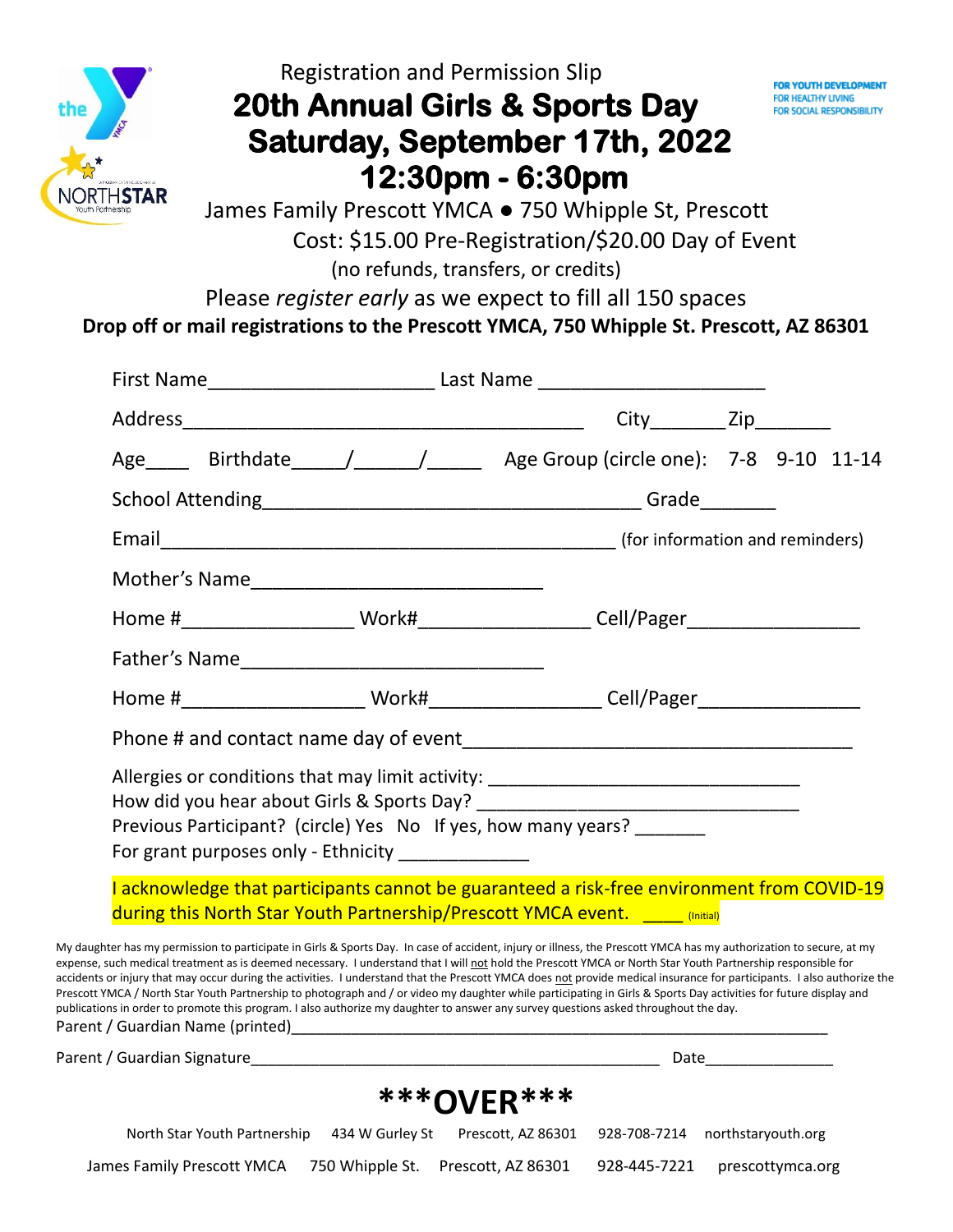

#### **Member Name \_\_\_\_\_\_\_\_\_\_\_\_\_\_\_\_\_\_\_**

#### **Prescott YMCA of Yavapai County**

#### **RELEASE AND WAIVER OF LIABILITY AN DINDEMNITY AGREEMENT**

In consideration for being permitted to utilize the facilities, services, and programs of the Prescott Young Mens Christian Association of Yavapai County (the "YMCA") for any purpose, including but not limited to observation or use of facilities or equipment, or participation in any program affiliated with the YMCA, without respect to location, the undersigned, for himself or herself and any personal representatives, heirs, and next of kin, hereby acknowledges, agrees and represents that he or she has, or immediately upon entering or participating will inspect and carefully consider such premises and facilities or the affiliated program. It is further warranted that such entry into the YMCA for observation or use of any facilities or equipment thereon and such affiliated programs have been inspected and carefully considered and that the undersigned finds and accepts same as being safe and reasonably suited for the purpose of such observation, use, or participation.

IN FURTHER CONSIDERATION OF BEING PERMITTED TO ENTER THE YMCA FOR ANY PURPOSE, INCLUDING BUT NOT LIMITED TO OBSERVATION OR USE OF THE FACILITIES OR EQUIPMENT, OR PARTICIPATIONIN ANY PROGRAM AFFILIATED WITH THE YMCA WITHOUT RESPECT TO LOCATION, THE UNDERSIGNED HEREBY AGREES TO THE FOLLING:

1.THE UNDERSIGNED HEREBY RELEASES, WAIVES, DISCHARGES AND CONVENTS NOT TO SUE THE YMCA, its directors, officers, employees, and agents (herein after referred to as "releasees") from all liability to the undersigned, his personal representatives, assigns, heirs, and next of kin for any loss or damage, and any claim of demands therefor on account of injury to the person or property or resulting in death of the undersigned., whether caused by negligence of the releasees or otherwise while the undersigned is in, upon, or about the premises or any facilities or equipment therein, or participating in any program affiliated with the YMCA, without respect to location.

2.THE UNDERSIGNED HEREBY AGREES TO INDEMNIFY AND SAFE AND HOLD HARMLESS the release and each of them from any loss, liability, damage, or cost they may incur due to the presence fo the undersigned in, upon, or about the YMCA premises or in any way observing or using any facilities or equipment of the YMCA or participating in any program affiliated with the YMCA whether caused by negligence of the releasees or otherwise.

3.THE UNDERSIGNED HEREBY ASSUMES FULL RESPONSIBILITY FOR AND RISK OF BODILY INJURY, DEATH, OR PROPERTY DAMAGE due to negligence of releasees or otherwise while in, about, or upon the premises of the YMCA and/or while using the premises or any facilities or equipment thereon or participating in any program affiliated with the YMCA

THE UNDERSIGNED further expressly agrees that the foregoing RELEASE, WAIVER, AND INDEMNITY AGREEMENT is intended to be as broad and inclusive as is permitted by the law of the State of Arizona and that is any portion thereof is held invalid, it is agreed that the balance shall, notwithstanding, continue in full legal force and effect. THE UNDERSIGNED HAS READ AND VOLUNTILY SIGNS THE RELASE AND WAIVER OF LIABILITY AND INDEMNITY AGREEMENT, and further agrees that not oral representations, statements, or inducement apart from the foregoing written agreement have been made.

|      | I HAVE READ THIS RELEASE:        |                                                                                                                                                                                                                                                                |  |  |
|------|----------------------------------|----------------------------------------------------------------------------------------------------------------------------------------------------------------------------------------------------------------------------------------------------------------|--|--|
| Date | Parent's or guardian's signature | Date                                                                                                                                                                                                                                                           |  |  |
|      |                                  |                                                                                                                                                                                                                                                                |  |  |
|      |                                  |                                                                                                                                                                                                                                                                |  |  |
|      | Date                             |                                                                                                                                                                                                                                                                |  |  |
|      |                                  |                                                                                                                                                                                                                                                                |  |  |
|      |                                  |                                                                                                                                                                                                                                                                |  |  |
|      | Date                             |                                                                                                                                                                                                                                                                |  |  |
|      |                                  | PHOTO/VIDEO RELEASE<br>While participating at the YMCA, the Prescott YMCA has permission to photograph or video me and/or my family for<br>RESPONSIBLE BEHAVIOR POLICY<br>I have received a cope of the James Family Prescott YMCA Responsible Behavior Policy |  |  |

James Family Prescott YMCA 750 Whipple St. Prescott, AZ 86301 928-445-7221 prescottymca.org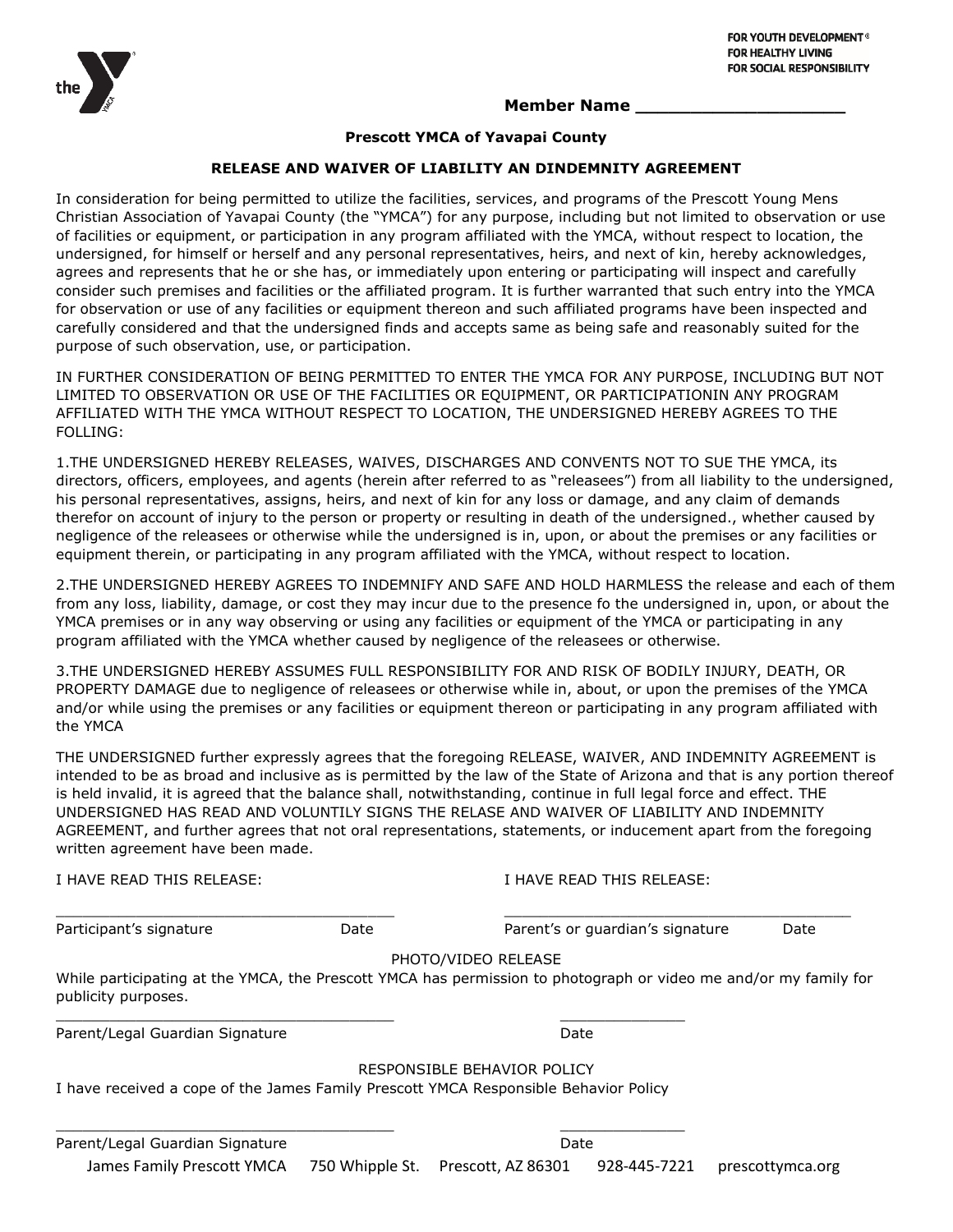## **PRESCOTT YMCA OF YAVAPAI COUNTY ("YMCA")**

### **CONFIDENTIALITY, RELEASE, WAIVER, AND INDEMNITY AGREEMENT**

**IN CONSIDERATION OF BEING PERMITTED TO ENTER THE YMCA FOR ANYPURPOSE, INCLUDING BUT NOT LIMITED TO OBSERVATION OR USE OF FACILITIES OR EQUIPMENT, OR PARTICIPATION OF ANY PROGRAM BY OR AFFILIATED WITH THE YMCA AT ANY LOCATION (SUCH ACTIONS COLLECTIVELY REFERRED TO HEREIN AS "PARTICIPATING"). I PERSONALLY, AND ON BEFALF OF MY FAMILY MEMBERS NAMED BELOW (COLLECTIVELY, "FAMILY"). HEREBY UNDERSTAND, ACKNOWLEDGE AND AGREE TO THE FOLLOWING:**

- 1) Prior to participation, I will inspect the facilities and equipment to be used, and if I believe anything is unsafe, I will immediately advise YMCA staff of such condition(s) and will not, nor will my family, to use such facilities or equipment.
- 2) I and or/my family may be or may not result from my/his/her own actions, inactions, or negligence or from the participation. There may be risks not known to the YMCA or not reasonably foreseeable.
- 3) To assume all risks of participation and specifically, WAIVEE, RELEASE, IDENMIFY, DEFEND and FOREVER DISCHARGE AND CONVANT NOT TO SUE the Prescott YMCA of Yavapai County and its officers, directors, employees, agents, representatives, affiliates, and volunteers (hereinafter referred to as "Releasees") for, from and against any and all claims, demands causes of action, losses, costs, liability, damages, or expenses (including reasonable attorney's fees) for any and all harm or anticipated harm including, but not limited to, personal injury pain and suffering, loss of wages, loss of consortium, death or damage to person or property and each and every action including, but not limited to, exposure or transmission of the COVID-19 virus (collectively, "Claims") by participation associated with or at the Prescott YMCA of Yavapai County.
- 4) I will discuss my and/or a family member's health concerns with a physician before participating.
- 5) The YMCA and it's Releasees reserve the right to decline to accept any person for Participation and may require a person to withdraw from Participation when such action is determined by the YMCA or its releases and its sole discretion to be in the best interest of the health, safety, and general welfare of the YMCA or other persons.
- 6) The YMCA conducts regular sex offender screenings and all members and guests and if determined that I or a member of my Family is a registered sex offender, Participation will be terminated immediately and neither I nor my Family shall have any recourse in this matter.
- 7) By Participating in the YMCA Nationwide Membership Program, I agree to release the National Council of Young Men's Christian Association of the United States of America, and it's independent and anonymous member associations in the United States and Puerto Rico, from claims of negligence for bodily injury or death in connection with the use of YMCA facilities and form any liability for other claims including loss of property, to the fullest extent of the law.
- 8) I have been informed and I have informed my family as reasonably practicable, that personal, health, family, enrollment, usage and Participation information ("the Personal Information") that is obtained during the YMCA's programs, the use of the YMCA's facility or equipment, or personal training session/assessment by fitness staff of the YMCA, will be treated as private and confidential and, except as expressly provided here on will not be released or revealed to any person outside the YMCA fitness staff without my express written consent. Personal Information will not be shared with third parties for purposes of solicitation. Personal Information may be used for research and statistical purposes so long as the ultimate result of such research and statistical analysis does not